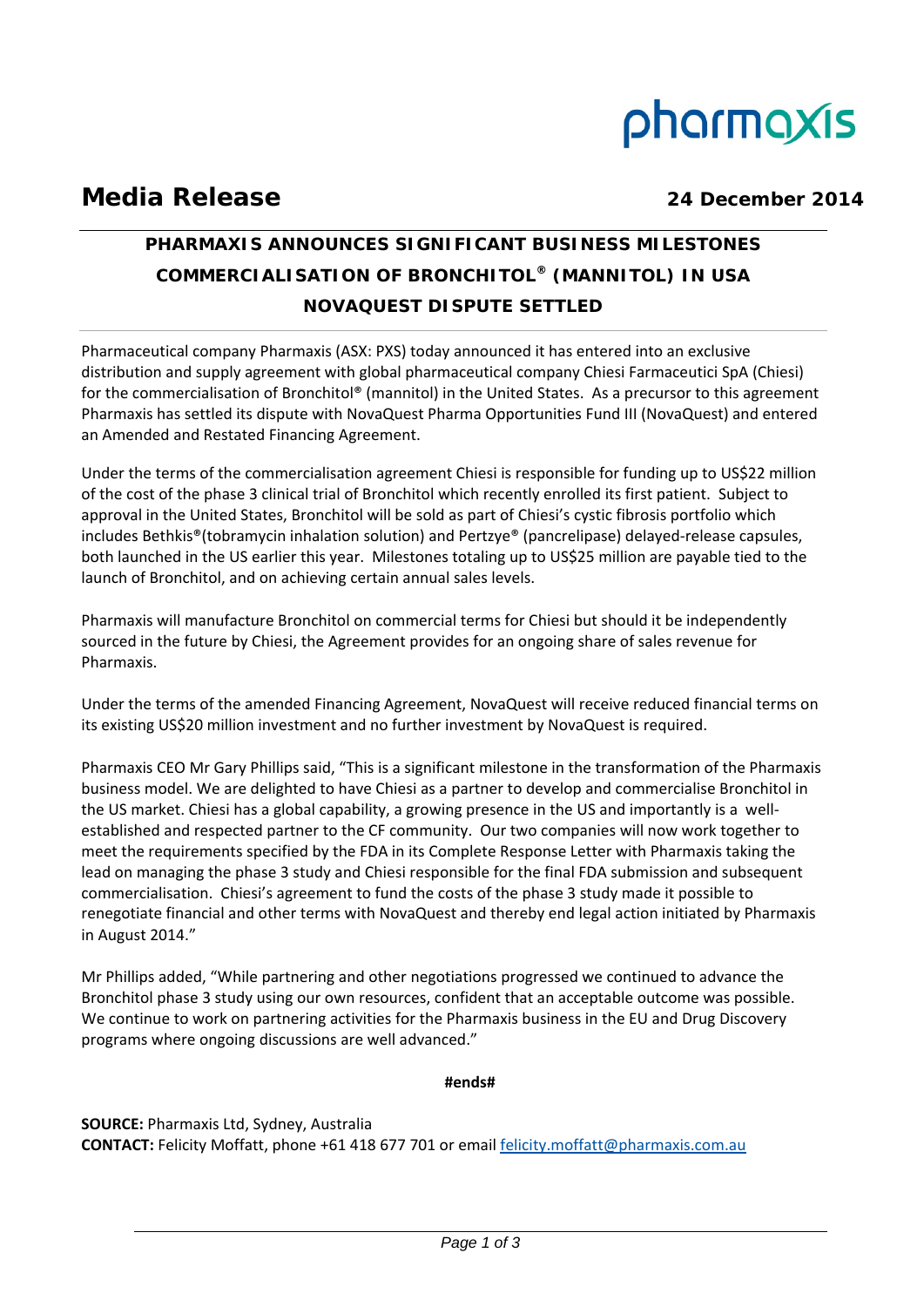#### **About Pharmaxis**

Pharmaxis (ACN 082 811 630) is a specialist pharmaceutical company involved in the research, development and commercialisation of therapeutic products for chronic respiratory disorders. Its product Bronchitol® for cystic fibrosis is marketed in Europe and Australia. Its product Aridol® for the assessment of asthma is sold in key international markets. The company's development pipeline of products includes Lysyl Oxidase Inhibitors (LOX) targeting fibrotic diseases including pulmonary fibrosis and some cancers and Semicarbazide‐Sensitive Amine Oxidase Inhibitors (SSAO) for inflammatory disease including Chronic Obstructive Pulmonary Disease (COPD) and Non‐alcoholic steatohepatitis (NASH). Pharmaxis is listed on the Australian Securities Exchange (symbol PXS). The company's head office and manufacturing facilities are located in Sydney, Australia.

#### **About Chiesi**

Chiesi Farmaceutici is a research‐focused international group, with **n**early 80 years of experience, headquartered in Parma (Italy). Chiesi researches, develops and commercializes innovative pharmaceutical solutions in the respiratory therapeutics and specialist medicine areas. In 2014, Chiesi achieved sales of over 1.3 billion Euros, constituting 8% growth over 2013. Its R&D centers in Parma (Italy), Paris (France), Frederick (USA), Chippenham (UK) and the R&D team of the acquired Danish company Zymenex, integrate their efforts to advance Chiesi's pre‐clinical, clinical and registration programs. The Chiesi Group employs approximately 4200 people, 500 of which are dedicated to R&D activities. For more information please visit www.chiesi.com

#### **About Bronchitol (mannitol)**

Bronchitol is a precision spray‐dried form of mannitol, delivered to the lungs by a specially designed, portable inhaler. The product is approved for marketing for the treatment of cystic fibrosis for patients aged over six years in Australia and for patients aged 18 years and over throughout the European Union and in Israel.

#### **About Bethkis (Tobramycin Inhalation Solution)**

BETHKIS® is indicated for the management of cystic fibrosis patients with *Pseudomonas aeruginosa*. Safety and efficacy have not been demonstrated in patients under the age of six years, patients with  $FEV<sub>1</sub>$  less than 40% or greater than 80% predicted, or patients colonized with *Burkholderia cepacia*.

#### **Important Safety Information About Bethkis (tobramycin inhalation solution)**

BETHKIS is contraindicated in patients with a known hypersensitivity to any aminoglycoside. Bronchospasm can occur with inhalation of BETHKIS. Bronchospasm and wheezing should be treated as medically appropriate. Caution should be exercised when prescribing BETHKIS to patients with known or suspected auditory, vestibular, renal, or neuromuscular dysfunction. Audiograms, serum concentration, and renal function should be monitored as appropriate. Avoid concurrent and/or sequential use of BETHKIS with other drugs with neurotoxic or ototoxic potential. BETHKIS should not be administered concurrently with ethacrynic acid, furosemide, urea, or mannitol. Aminoglycosides may aggravate muscle weakness because of a potential curare‐like effect on neuromuscular function. Fetal harm can occur when aminoglycosides are administered to a pregnant woman. Apprise women of the potential hazard to the fetus. Common adverse reactions (more than 5%) occurring more frequently in BETHKIS patients are forced expiratory volume decreased, rales, red blood cell sedimentation rate increased, and dysphonia. BETHKIS full Prescribing Information is available at www.chiesiusa.com.

#### **About Pertzye (Pancrelipase) Delayed‐Release Caspules**

PERTZYE (pancrelipase) is approved by the U.S. Food and Drug Administration (FDA) for the treatment of Exocrine Pancreatic Insufficiency due to cystic fibrosis or other conditions. Limitation of Use: PERTZYE is not interchangeable with any other pancrelipase product.

#### **Important Safety Information About Pertzye**

Fibrosing colonopathy is associated with high-dose use of pancreatic enzyme replacement. Exercise caution when doses of PERTZYE exceed 2,500 lipase units/kg of body weight per meal (or greater than 10,000 lipase units/kg of body weight per day). To avoid irritation of oral mucosa, do not chew PERTZYE or